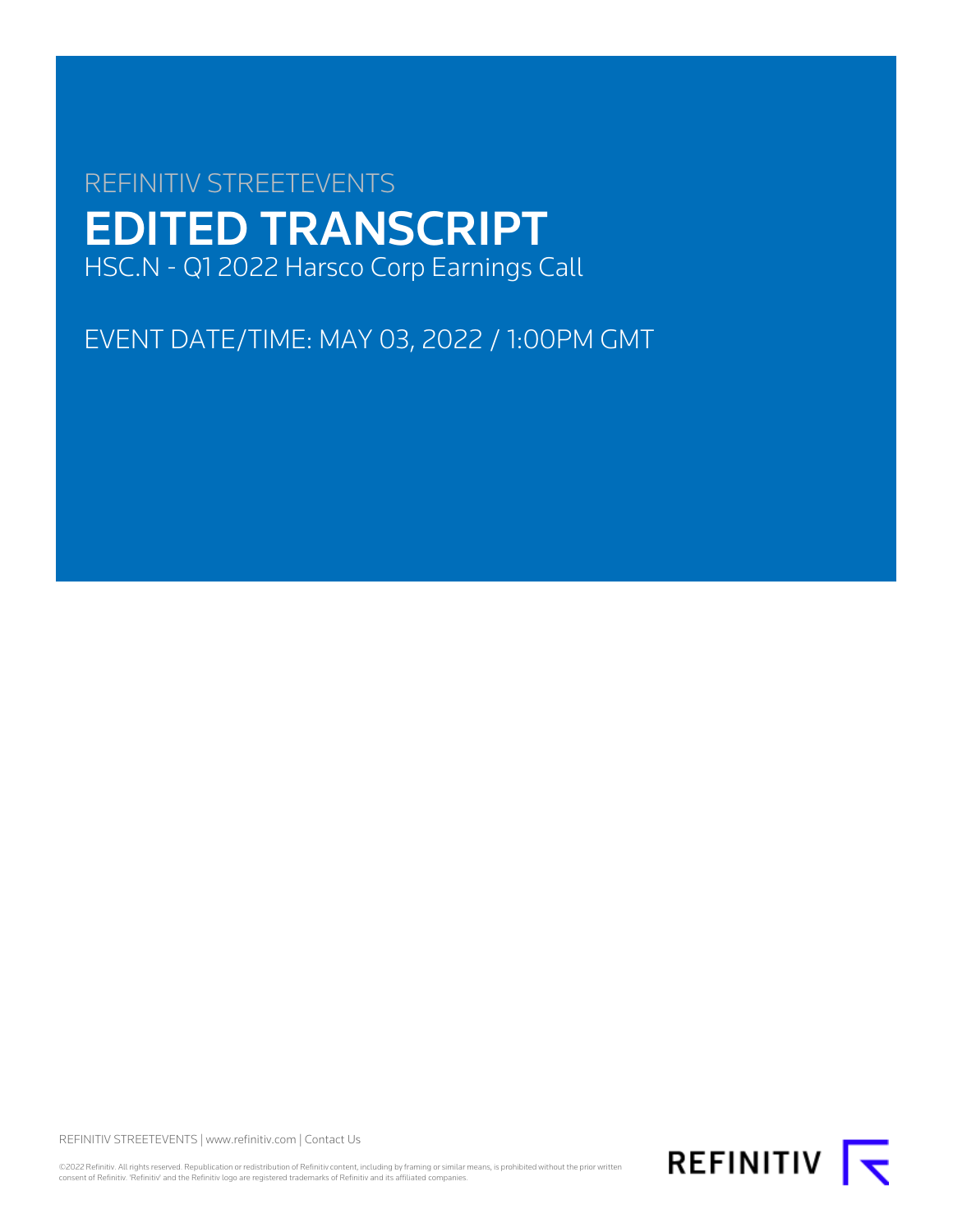# **CORPORATE PARTICIPANTS**

**[Anshooman Aga](#page-3-0)** Harsco Corporation - Senior VP & CFO **[David Scott Martin](#page-1-0)** Harsco Corporation - Director of IR **[F. Nicholas Grasberger](#page-2-0)** Harsco Corporation - Chairman, President & CEO

# **CONFERENCE CALL PARTICIPANTS**

**[Huang Howe](#page-8-0)** Barrington Research Associates, Inc., Research Division - Senior Investment Analyst & Research Analyst

**[Jeffrey David Hammond](#page-11-0)** KeyBanc Capital Markets Inc., Research Division - MD & Equity Research Analyst

**[Lawrence Scott Solow](#page-6-0)** CJS Securities, Inc. - Senior Research Analyst

**[Michael Edward Hoffman](#page-5-0)** Stifel, Nicolaus & Company, Incorporated, Research Division - MD & Group Head of Diversified Industrials Research

**[Robert Duncan Brown](#page-8-1)** Lake Street Capital Markets, LLC, Research Division - Senior Research Analyst

**[Zane Adam Karimi](#page-10-0)** D.A. Davidson & Co., Research Division - Research Associate

# **PRESENTATION**

## **Operator**

Good morning. My name is Jaye, I'll be your conference facilitator. At this time, I would like to welcome everyone to the Harsco Corporation First Quarter Release Conference Call. (Operator Instructions)

Also, this telephone conference presentation and accompanying webcast made on behalf of Harsco Corporation are subject to copyright by Harsco Corporation and all rights are reserved. No recordings or redistribution of this telephone conference by any other party are permitted without the expressed written consent of Harsco Corporation. Your participation indicates your agreement.

<span id="page-1-0"></span>I would now like to introduce Dave Martin of Harsco Corporation. Mr. Martin, you may begin your call.

# **David Scott Martin** - Harsco Corporation - Director of IR

Thank you, Jay, and welcome to everyone joining us this morning. I'm Dave Martin of Harsco. With me today is Nick Grasberger, our Chairman and Chief Executive Officer; and Anshooman Aga, Harsco's Senior Vice President and CFO.

This morning, we will discuss our results for the first quarter of '22 and our outlook. We'll then take your questions. Before our presentation, however, let me mention a few items. First, our earnings release as well as a slide presentation for this call are available on our website.

Second, we will make statements today that are considered forward-looking within the meaning of the federal securities laws. These statements are based on our current knowledge and expectations and are subject to certain risks that may cause actual results to differ from those forward-looking statements.

For a discussion of such risks, please see the risk factors section in our most recent 10-K. The company undertakes no obligation to revise or update any forward-looking statements.

Lastly, on this call, we may refer to adjusted financial results that are considered non-GAAP for SEC reporting purposes. A reconciliation to GAAP results is included in the earnings release as well as the slide presentation. With that said, I'll turn the call to Nick.

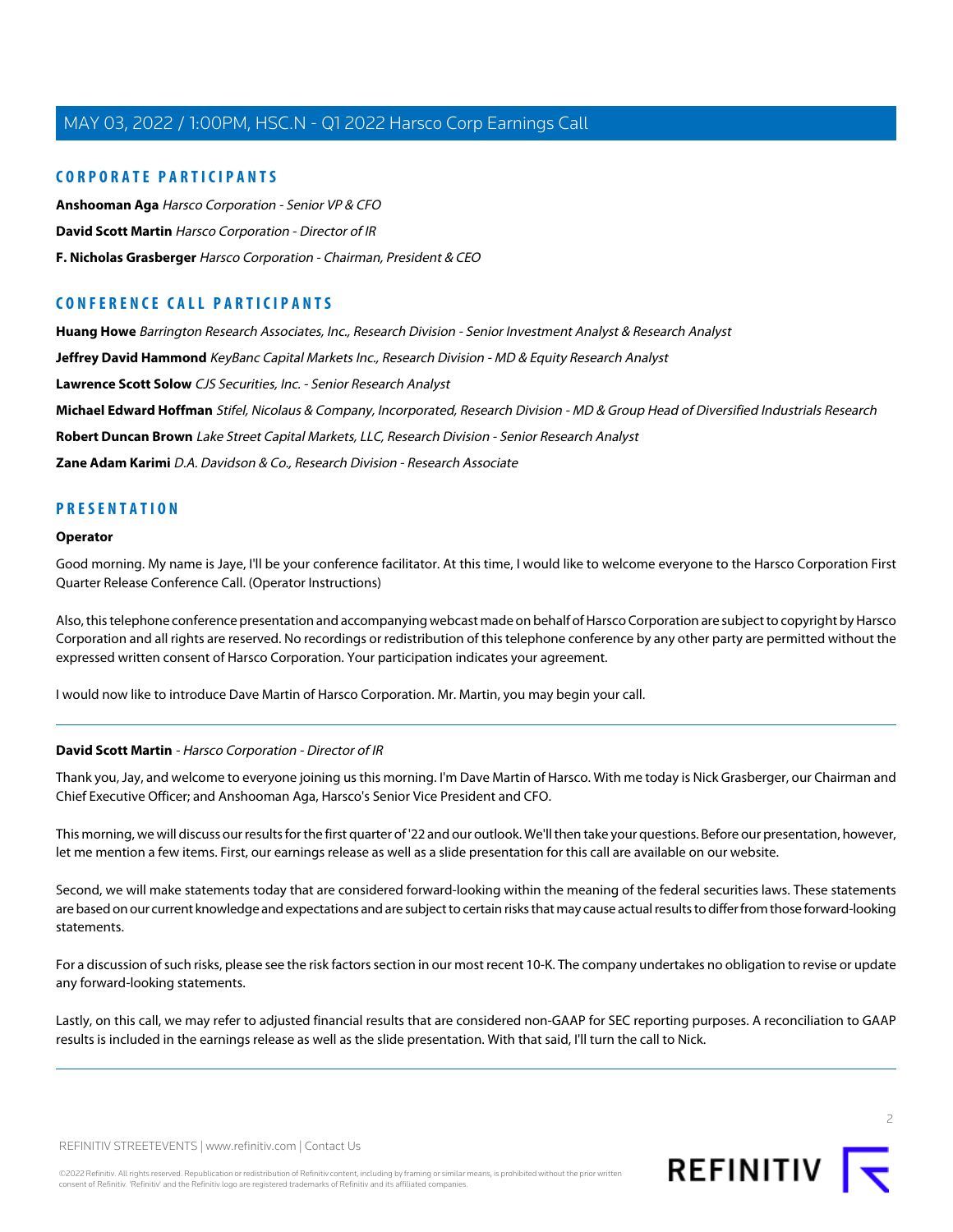# <span id="page-2-0"></span>**F. Nicholas Grasberger** - Harsco Corporation - Chairman, President & CEO

Good morning, everyone, and thanks for joining us today. Before I discuss our results, let me speak to the ongoing crisis in Ukraine.

The global steel market is in the process of rebalancing as a result of the Russia-Ukraine conflict and we anticipate limited impacts to our Harsco Environmental segment over time, given the diversity of our portfolio. Furthermore, Harsco has no direct exposure within either country and any related disruptions at customer sites were short-lived and minimal in the quarter.

Turning to our results. Harsco consolidated revenue was up 1% versus the first quarter of 2021 and adjusted EBITDA totaled \$49 million. These adjusted results are consistent with our guidance. Much of the quarter, however, was characterized by unprecedented inflation in commodities and other input costs as well as tightness in our supply chains and labor markets, particularly in the U.S.

We expect these factors to remain a concern and are working aggressively to mitigate the impact on our businesses. That being said, underlying demand within most of our key markets remains firm, including the steel industry and in most of the markets served by Clean Earth.

We also remain confident in the outlook of our Rail business as the industry continues to recover from COVID-related impacts. For example, we have sold more tampers, the core of our product line in the first 100 days of this year than we did all of last year.

Now let me comment on each of our 2 core businesses. Harsco Environmental had a strong quarter despite these conditions as a result of strong execution. Looking forward, our steel industry outlook is largely unchanged as is our expectation for HE for the full year.

Any impacts from the conflict in Ukraine are expected to be muted longer term for our Environmental business. given the diversity of our customer portfolio and of our exposures. HE results are projected to strengthen in the coming quarters, reflecting better seasonal volumes and additional benefits from our growth investments.

These investments include ecoproducts or our SteelPhalt business recently introduced its first carbon-negative asphalt product. SteelPhalt is a compelling growth story within HE, which illustrates our innovation mindset and positions us as a strategic Environmental partner to the steel industry.

The outlook for our Altek business, which we acquired a few years ago, was also beginning to improve. We expect to sign at least 3 contracts this year to either sell directly or to build all you saw plants for customers that need a better environmental solution to process waste from the aluminum manufacturing process.

Looking at Clean Earth, in the first quarter, again, we were impacted by incremental cost inflation, particularly for fuel and price increases for steel containers. These effects were more pronounced late in the quarter and additionally, volumes continue to be affected by the ongoing shortage of drivers as well as weakness within certain retail customers where pandemic-related benefits have waned.

The onboarding of drivers has, however, improved significantly over the past few weeks. While these items will continue to weigh on Clean Earth in the second quarter, we've begun addressing these challenges proactively. Recently, we initiated a series of price increases and surcharges to offset significant increases in the cost of fuel, third-party transportation costs and containers. By and large, the responses from our customers have been favorable.

There are also some bright spots within Clean Earth. Our full-circle service is increasingly supporting sustainability goals for our customers and we'll continue to pursue avenues to expand some of our unique capabilities. In addition, the outlook for our soil and dredge business is quite promising with numerous large projects in the pipeline for later this year and into 2023.

Overall, for Clean Earth, we anticipate margins will recover in the second half of the year and our longer-term view on margins and growth potential remain unchanged. Turning to sustainability. Our strategic direction and environmental focus is quite clear. Harsco is uniquely positioned as the leading provider of recycling and reuse solutions within the industrial waste market.

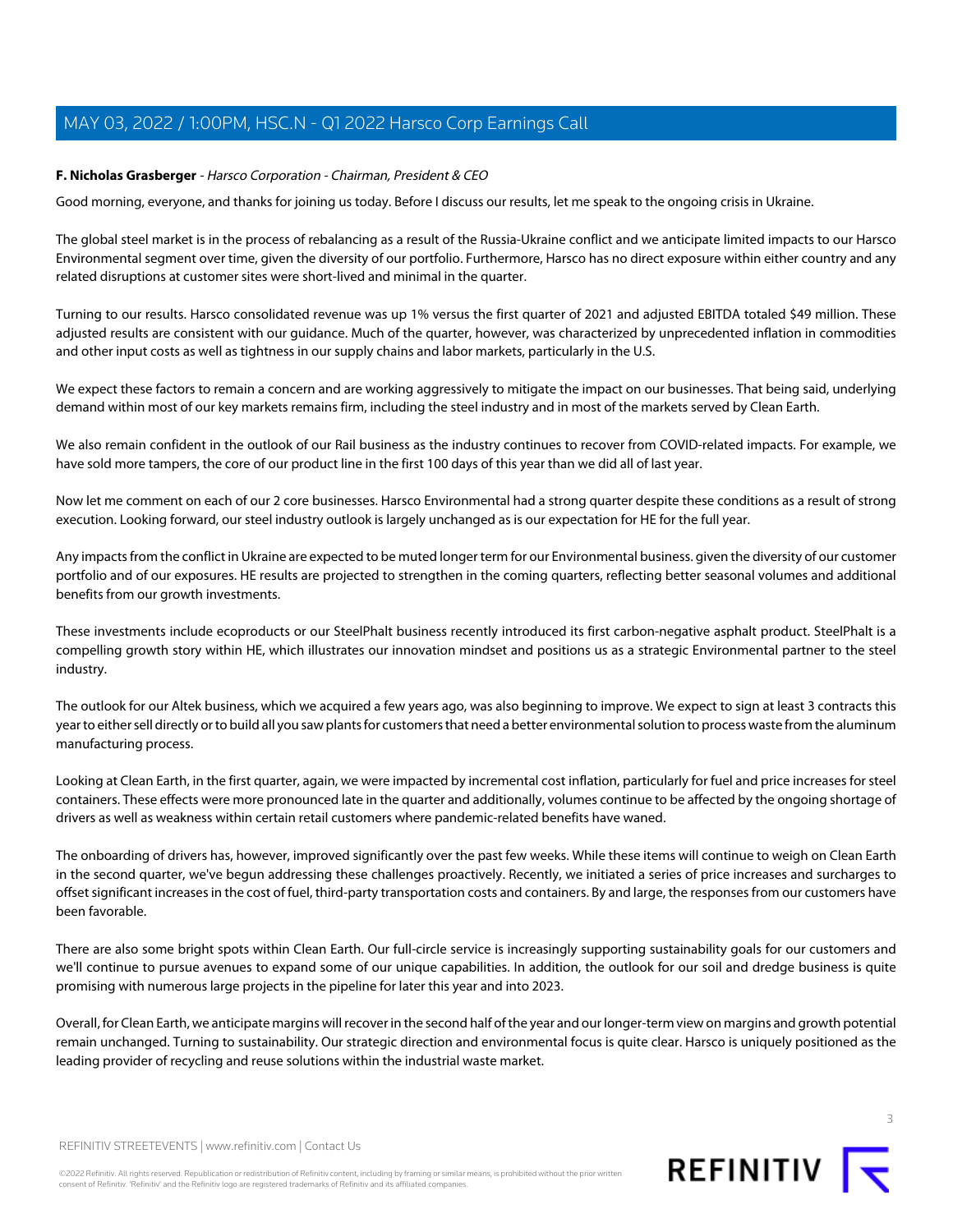Customers are increasingly searching for more environmentally friendly solutions for their waste streams, consistent with their value proposition. We continue to drive initiatives internally to improve our carbon footprint across our logistics and processing plant operations.

Since 2019, our carbon intensity has declined 13.5%, putting us on track to deliver a 15% reduction goal by 2025. There is much more for us to do here and we'll have additional details to disclose regarding our sustainability achievements and goals within our next sustainability report to be published later this year.

Next, let me comment on Rail and our efforts to reduce our financial leverage. We're committed to a sustainable leverage ratio of under 3x, as we've discussed in the past. A Rail transaction is an important step for Harsco in this regard. Fundamentals within the Rail maintenance-of-way market have clearly improved in recent months, particularly in North America, where we've experienced a notable pickup in order activity.

The increase in our backlog during the quarter supports our return to a more normalized level of EBITDA in the business for this year, which is about \$40 million. The process to divest Rail is continuing to progress as anticipated. There has been tremendous interest in this unique and valuable asset for more than 70 parties globally. We are now narrowing the list of potential buyers and expect to continue with a more detailed due diligence process with this smaller group within the next few weeks.

Our expectations remain unchanged for the sale of the Rail business in the second quarter with the closing of the transaction shortly thereafter.

I would like to conclude by acknowledging Harsco's 12,000 employees for their ongoing dedication to the company and commitment to satisfy our customers in a safe and compliant manner. The engagement of our employees is

<span id="page-3-0"></span>(technical difficulty)

# **Anshooman Aga** - Harsco Corporation - Senior VP & CFO

Thanks, Nick, and good morning, everyone. Please turn to Slide 5. Harsco Q1 revenues from continuing operations increased 1% compared with the prior year quarter to \$453 million, including a 2% headwind from FX translation.

Adjusted EBITDA totaled \$49 million, which was in line with our guidance. Relative to our expectations, Environmental performed strongly and corporate cost was slightly favorable. Meanwhile, Clean Earth results were impacted by increased inflation pressures related mainly to fuel with diesel increasing approximately 40%, driven by the Russia-Ukraine conflict, also driver availability, including the impact of Omicron earlier in the quarter impacted volume.

Each of these items impacted CE results by \$1 million to \$2 million. We are taking action to mitigate the spike in inflation due to the Russia-Ukraine conflict, including with respect to pricing, which I'll return to later.

Harsco's GAAP loss per share from continuing operations in Q1 was \$0.09, while the adjusted loss was \$0.01. This adjusted per-share figure in the quarter was outside of our guidance range due to the higher effective tax rate which was impacted by the geographic distribution of our income.

Lastly, our free cash flow for the quarter was a deficit of \$29 million. This result was consistent with our expectation. As we've discussed in the past, Q1 is typically the low point for our cash flows during the year for various reasons, including the timing of interest and pension payments as well as incentive compensation payments. Our cash performance is expected to improve meaningfully for the remaining quarters of the year.

Please turn to Slide 6 and our Environmental segment. Segment revenues totaled \$262 million and adjusted EBITDA was \$48 million. Revenues increased 2% on higher volumes and commodity prices, partially offset by foreign exchange impacts.

Meanwhile, adjusted EBITDA decreased by \$6 million year-on-year. The change reflects the expected less favorable mix of services and higher operating costs, mainly within ecoproducts. Also, FX and Brazil sales tax credits in the prior year combined impacted results by approximately \$2 million.



REFINITIV STREETEVENTS | [www.refinitiv.com](https://www.refinitiv.com/) | [Contact Us](https://www.refinitiv.com/en/contact-us)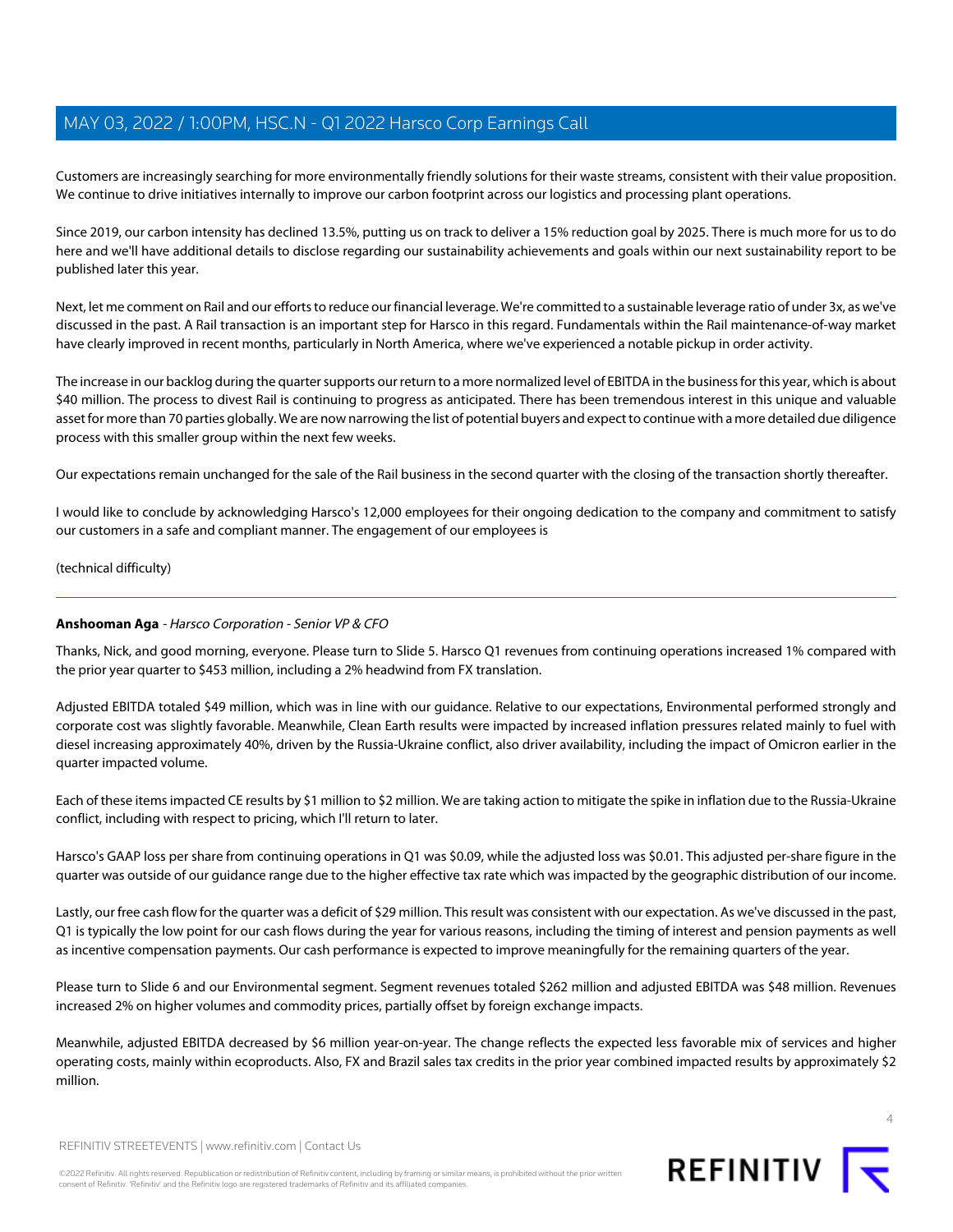On the Russia-Ukraine conflict, as Nick mentioned, we have not seen any material impact to date on Harsco Environmental. We did see a modest number of steel output disruptions at customer sites due to the high energy prices and the raw material availability. However, higher steel prices have since supported these operations and some production has likely moved elsewhere to offset these impacts. This illustrates the benefit of our global portfolio. Higher commodity prices have also helped Harsco.

Please turn to Slide 7 to discuss Clean Earth. For the quarter, revenues totaled \$191 million and adjusted EBITDA was \$10 million. Compared to the first quarter of 2021, revenues increased 1%. Meanwhile, adjusted EBITDA decreased \$4 million year-on-year. This change primarily relates to hazardous materials line of business, where fewer drivers muted volume somewhat and high inflation following the Russia-Ukraine crisis impacted results.

These costs were greatest later in the quarter, particularly for fuel, third-party transportation and containers. We have instituted additional price increases and implemented surcharges, on top of the price increases we introduced in Q4 across a large percentage of our sales book to offset this inflation.

While most customers understand and support the price increases, it will take till late in Q2 for these impacts to be fully realized, so we are absorbing a cost price timing mismatch. We also continue to focus on cost controls to mitigate our risk here.

Lastly, on Clean Earth. The truck driver shortage is slowly improving. Turnover declined in the first quarter and March was a good month for recruiting drivers. Before turning to our outlook, let me comment briefly on Rail. During the first quarter, we recorded special items in Rail, which totaled \$35 million. This amount for additional estimated future costs to complete fixed-price contracts with 3 large European customers.

These contract adjustments relate primarily to supply chain challenges and production delays that have increased anticipated costs and further delayed our progress on these projects, resulting in penalties. We are working with our suppliers and customers to mitigate some of the impacts that resulted in these charges.

And as Nick mentioned, our process to sell Rail is progressing according to plan and we are optimistic of our ability to complete a transaction this year. Selling Rail is important to reduce our leverage.

Now let's turn to our 2022 outlook on Slide 9. Our adjusted EBITDA is now expected to be within a range of \$250 million to \$265 million, with the change versus our February guidance entirely attributable to inflationary factors in Clean Earth, with the cost price timing mismatch in the first half.

This new EBITDA guidance translates to adjusted earnings per share of \$0.35 to \$0.44. Beyond the EBITDA change, the revised EPS guidance incorporates a change to our anticipated interest expense due to higher anticipated market rates and our effective tax rates.

Lastly, we are now targeting free cash flow excluding Rail of \$25 million to \$40 million. You can find our segment guidance within the appendix of the slide deck.

Let me conclude on Slide 10 with our second quarter guidance. Q2 adjusted EBITDA is expected to range from \$59 million to \$64 million. We expect Environmental adjusted earnings to be modestly lower due to business mix and FX impacts. Clean Earth adjusted EBITDA is anticipated to also modestly be lower due to the cost price timing mismatch. In addition, corporate costs should be within a range of \$10 million to \$11 million for the quarter.

Thanks, and I will now hand the call back to the operator for Q&A.

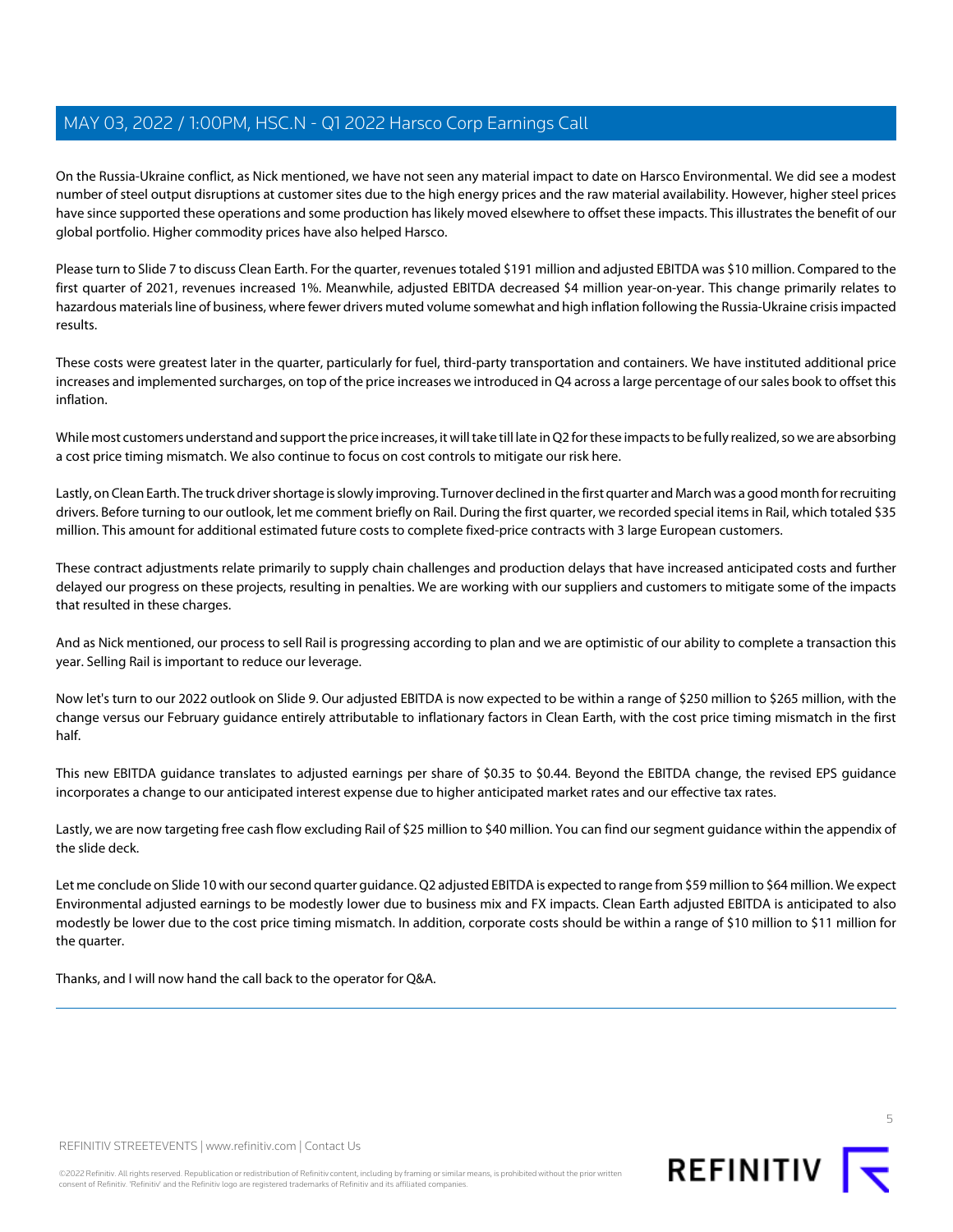# **QUESTIONS AND ANSWERS**

## **Operator**

<span id="page-5-0"></span>(Operator Instructions) And our first question comes from the line of Michael Hoffman of Stifel.

#### **Michael Edward Hoffman** - Stifel, Nicolaus & Company, Incorporated, Research Division - MD & Group Head of Diversified Industrials Research

Can we -- I'd like to start for Rail for 1 second and try and put something to bed. There is a perception that you can't sell this well enough to get a delevering event. And you've talked about the number of bidders, should we be concerned about these charges? How do you work that through a due diligence process? What does everybody need to understand why you can get net proceeds that will take a turn, turn and a half out of this business model?

#### **F. Nicholas Grasberger** - Harsco Corporation - Chairman, President & CEO

Yes. Well, first of all, I think it's important to reiterate the strength of the process so far with a very large number of interested parties, a very large number of bidders that are really focused on the core of the business and its future growth potential, which, of course, we believe is quite high. The large European contracts where we have adjusted the future profitability will be looked at effectively along with excess working capital as debt-like items by the buyers.

And I will say that the charges we took in the first quarter, we believe there is a reasonable path to reversing all or a part of those as we continue to dialogue with our customers about the COVID-driven nature of those adjustments, whether it be for late delivery or for cost inflation.

So -- but I think it should be relatively straightforward for the buyers to look at those contracts and kind of assess what the future cash flow impact would be plus or minus and adjust in their valuation for the core. So that's, I guess, a long-winded way of saying that we do expect this to be a significant delevering events as we've said in the past.

**Michael Edward Hoffman** - Stifel, Nicolaus & Company, Incorporated, Research Division - MD & Group Head of Diversified Industrials Research

Okay. Switching gears into the fundamentals. Cost issues aside, are you seeing an industrial -- North American industrial economic environment that is creating a favorable top line outlook and your ability to account for cost issues timely aside, that's good.

# **F. Nicholas Grasberger** - Harsco Corporation - Chairman, President & CEO

Yes. I think the volume trends in U.S. industrial market are quite good. We did see in the first quarter some softness with a few major retailers that we serve on a national basis, but we expect those to be somewhat short-lived. But the volumes in health care and industrial and other retail accounts are actually quite good.

**Michael Edward Hoffman** - Stifel, Nicolaus & Company, Incorporated, Research Division - MD & Group Head of Diversified Industrials Research

And the retail issue is a timing one? Or did they see a reduction in foot traffic and it led to less activity?

#### **F. Nicholas Grasberger** - Harsco Corporation - Chairman, President & CEO

Yes, it's the latter. These are a few retailers that in particular benefited from the buying patterns of consumers during the pandemic.

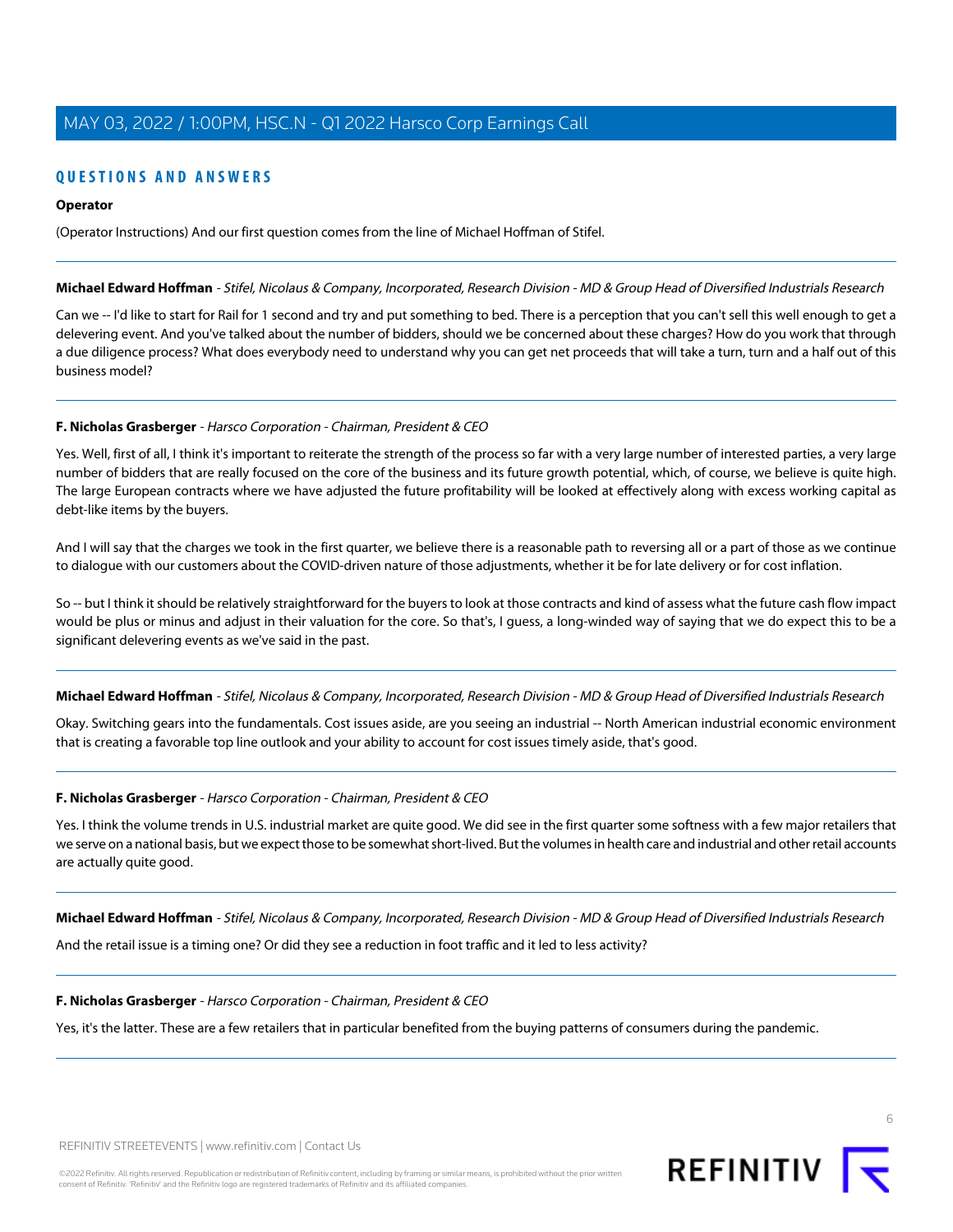# **Michael Edward Hoffman** - Stifel, Nicolaus & Company, Incorporated, Research Division - MD & Group Head of Diversified Industrials Research

Got it. Okay. And then Anshooman, on the free cash in the press release, you have a line item that's a pension income number. So one is that cash; and two, how is that -- how do I think about that in the context of the 30 to 50 being revised down to 25 to 40?

# **Anshooman Aga** - Harsco Corporation - Senior VP & CFO

The pension income is a noncash item and that doesn't impact 25 to 40. If you really think of a free cash flow change in guidance, there were 2 items. One, our cash interest cost is going up as the new projections for interest rates are 7 to 8 hikes this year.

And the second, we did reduce our EBITDA guidance slightly for the year. Combined, those are about \$14 million and we've reduced cash at midpoint by about \$7 million. So we've compensated for part of the decline.

#### **Michael Edward Hoffman** - Stifel, Nicolaus & Company, Incorporated, Research Division - MD & Group Head of Diversified Industrials Research

Okay. And when you think about in the HE business, are you expecting the rest of the world to make up the 30 million tons of Russian steel that's exported and therefore, you could see increased level of production across your customer base? Or you're still sticking with we're 1% to 2% production growth net of China year-over-year?

# **F. Nicholas Grasberger** - Harsco Corporation - Chairman, President & CEO

Yes. Yes, it's a good question. I -- Michael, I -- we're sticking with our original guidance on volume growth in HE. But to answer the first part of your question, yes, given the demand trends in the global steel industry, we would expect that production gap in Russia and Ukraine to be made up elsewhere.

#### <span id="page-6-0"></span>**Operator**

Next question comes from the line of Larry Solow of CJS Securities.

# **Lawrence Scott Solow** - CJS Securities, Inc. - Senior Research Analyst

Sorry, I was doing the core a little late. Just a couple of questions on Clean Earth, which and you may have addressed some of the stuff. It was a little bit -- I think that was the sore spot for me in the quarter. In terms of revenue shortages and whatnot, is that a driver shortages, as -- is that improving?

And do you make up -- what happens if you don't pick up some of this waste and stuff, do you make that up? Does that accumulate? Are you losing share to other companies? How does that -- on the hazardous side on the retail side? Is that -- or is that just loss revenue that you can't get back?

# **F. Nicholas Grasberger** - Harsco Corporation - Chairman, President & CEO

Yes. Well, first of all, clearly, our competitors move the material by truck as well. And I think we're all in the same situation here. No. We do think as the situation improves, and I think as I mentioned, maybe Anshooman did as well, we do expect and we have seen the last several weeks the trends improving in terms of the hiring of drivers.

So we do see the situation improving in the second quarter, clearly should be better than the first, which was better than the fourth of last year. With that said, I think it probably would be a bit aggressive to assume that we can simply recover all of that lost volume. I think there's certainly an element of that, that we're confident will recover, but I wouldn't expect to fully recover that volume.

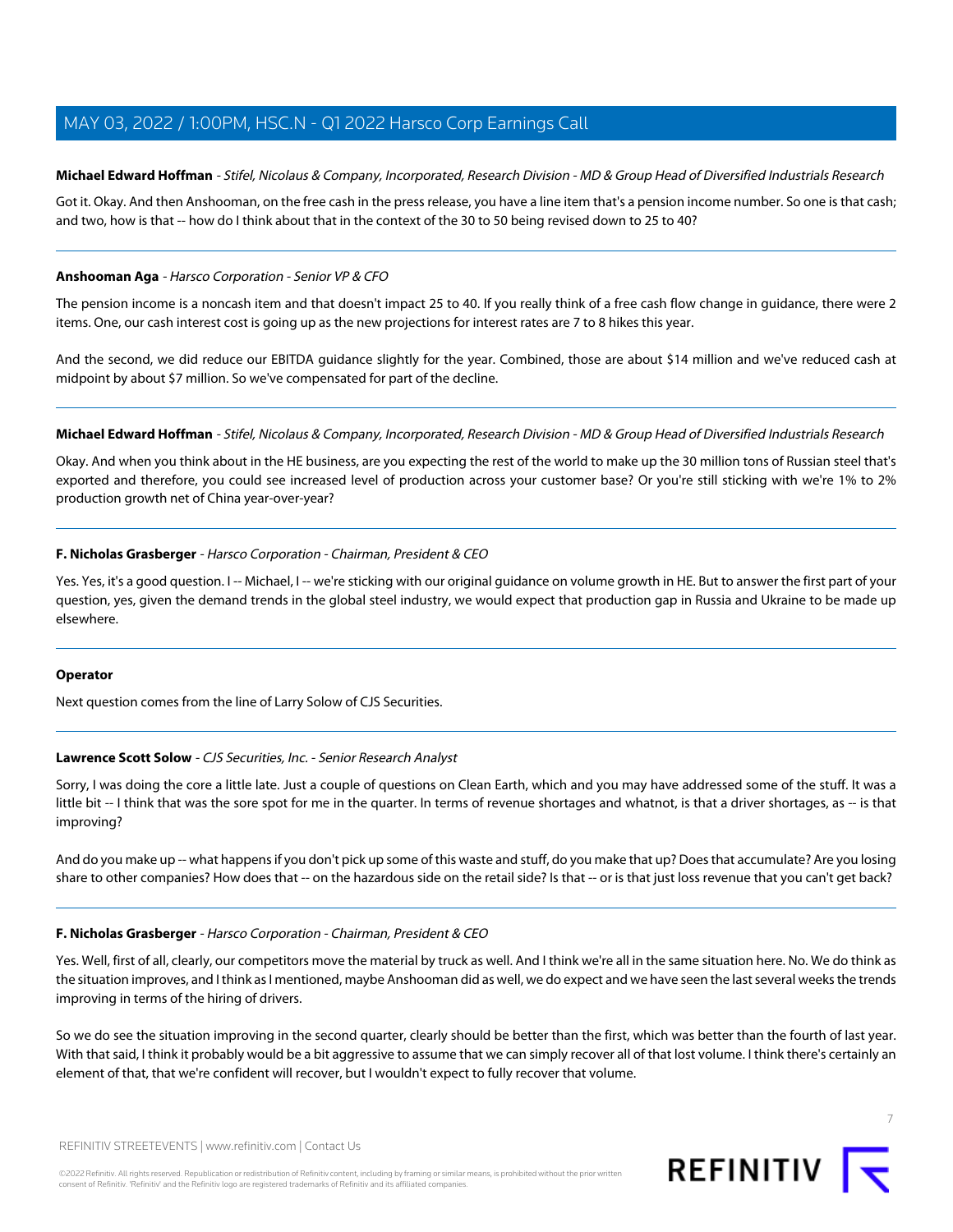# **Lawrence Scott Solow** - CJS Securities, Inc. - Senior Research Analyst

And how about on the soil side. I can't -- I don't know if you guys addressed this. I know that's been down considerably the last couple of years, hasn't come back. It went down coming into COVID in terms of construction activities and infrastructure and hopefully, this starts to move forward. Do you see any visibility light at the end of the tunnel on that side of the business and the dredging side as well? I know that kind of dry and wet soils, I guess, are kind of combined now. But any comments on that, color on that?

# **F. Nicholas Grasberger** - Harsco Corporation - Chairman, President & CEO

Yes, Larry, we are, for the first time in some time, we do have visibility into a more robust pipeline of projects. And so I would kind of tend to view that as a bit of upside for the year for us. We have relatively modest volumes built into our guidance, but we're hoping that some of these projects to break loose and generate revenue for us later this year.

But we've been frustrated before on that front. So we're perhaps taking a bit of a cautious view in our guidance, but we are seeing improved visibility for the first time in a couple of years.

# **Lawrence Scott Solow** - CJS Securities, Inc. - Senior Research Analyst

A lot of talk on the PFAS side. And I know Clean Earth, I think, had one -- I think maybe right before you acquired them a couple of quarters before had a couple of projects, all the stars aligned, I think they did a few million of EBITDA in one quarter, maybe one half a year on the PFAS side.

And I don't expect you probably have much visibility for this year or putting any numbers in your guidance, but a lot of talk about it. Do you see Clean Earth being at least an incremental provider for PFAS cleanup as we look out over the next few years?

# **F. Nicholas Grasberger** - Harsco Corporation - Chairman, President & CEO

Yes. There's no question. We view that as probably one of the top 3 to 5 growth drivers in the business over the next few years. And in fact, this summer, we'll be starting a project on Cape Cod at the joint base on Cape Cod with our mobile technology processing PFAS contaminated soils. And so that should be a very critical project for us, and we believe that if that is as successful as we expect it to be that many more opportunities, similar opportunities should become available to us.

# **Lawrence Scott Solow** - CJS Securities, Inc. - Senior Research Analyst

Okay. Then just last question. Just on ESOL. And I realized you did this acquisition, it was over 2 years ago. So it's now part of Clean Earth and it's not separate. But just in terms of -- I know when you guys acquired it, there were some pricing issues there and just inefficiencies and excess storage facilities. Just on those couple of items. And I know now you're raising pricing across the business. So is there still a server discrepancy if it's on the ESOL units and then what -- your legacy business there or the Clean Earth legacy side, if you will.

# **F. Nicholas Grasberger** - Harsco Corporation - Chairman, President & CEO

Yes. I think we've largely addressed that issue. We've stopped, I guess, tracking directly the integration benefits we set a target for and we achieved that in, I don't know, maybe 1/3 of those benefits were related to pricing.

# **Operator**

Next question comes from the line of Rob Brown of Lake Street Capital.

REFINITIV STREETEVENTS | [www.refinitiv.com](https://www.refinitiv.com/) | [Contact Us](https://www.refinitiv.com/en/contact-us)

©2022 Refinitiv. All rights reserved. Republication or redistribution of Refinitiv content, including by framing or similar means, is prohibited without the prior written consent of Refinitiv. 'Refinitiv' and the Refinitiv logo are registered trademarks of Refinitiv and its affiliated companies.

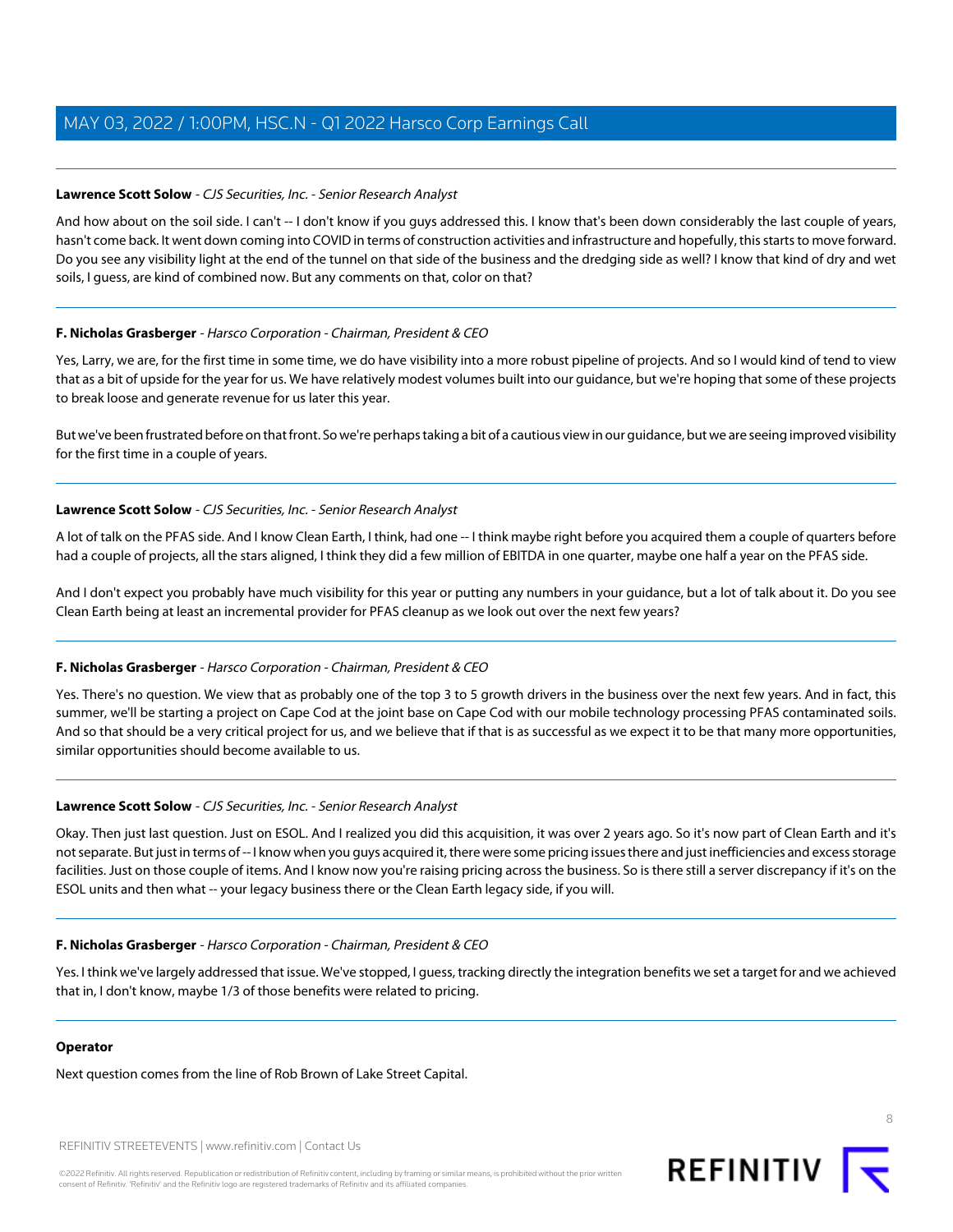#### <span id="page-8-1"></span>**Robert Duncan Brown** - Lake Street Capital Markets, LLC, Research Division - Senior Research Analyst

Just wanted to follow up on the price increases in CE. What sort of the percentage of price increases that you're deeming to take? And how -- maybe just how again does that sort of go through into the year?

#### **F. Nicholas Grasberger** - Harsco Corporation - Chairman, President & CEO

Yes. Well, it's quite a mix across the various customer types, retail, industrial and health care. And there are surcharges, there are also price increases depending upon the nature of the contract or the customer. So it's a real mix. I think the easiest way to look at it is that relative to our original budget for this year, inflation in Clean Earth is about \$20 million higher than we expected. And the price realization that we expect to offset that is only about \$10 million.

So that kind of drives the delta and the guidance for Clean Earth that you would mention. Now certainly, as we roll into next year and have the full year impact of those price increases and continue to adjust our contracts to give us the flexibility in the future, if needed, to address surprises, I'll call them, in cost inflation, that should be a nice enhancement to margins. But the gap this year is in terms of EBITDA, about \$10 million.

**Robert Duncan Brown** - Lake Street Capital Markets, LLC, Research Division - Senior Research Analyst

Okay. Great. That's very helpful. And then Anshooman, maybe on the interest expense line, what do you sort of expect for interest expense in '22?

#### **Anshooman Aga** - Harsco Corporation - Senior VP & CFO

So -- we're somewhere between \$68 million and \$70 million of interest expense this year. From our prior guidance at that stage, the expectations were for 3 to 4 interest rate hikes this year now, the expectations built in is 7 to 8 interest rate hikes this year. Sorry, just one additional clarification. This doesn't -- the interest expense doesn't include any benefits from reduction in debt after the sale of Rail and the corresponding interest reduction then.

#### <span id="page-8-0"></span>**Operator**

Next question comes from the line of Chris Howe of Barrington Research.

#### **Huang Howe** - Barrington Research Associates, Inc., Research Division - Senior Investment Analyst & Research Analyst

I wanted to follow up on the soil and dredge business. You had mentioned that there are projects for later this year. As we think about that, along with some other buckets, such as pricing increases, which will benefit later in Q2? And perhaps future price increases, how should we look at these different channels as it relates to the margin recovery in the second half for Clean Earth or even beyond that.

# **F. Nicholas Grasberger** - Harsco Corporation - Chairman, President & CEO

Go ahead Anshooman.

#### **Anshooman Aga** - Harsco Corporation - Senior VP & CFO

Yes. So if you really start thinking of price increases, the \$10 million that Nick mentioned that was uncovered is really in the first half of the year. So there's a cost price mismatch during the first half of the year. The second half of the year, our price increases are covering inflation.

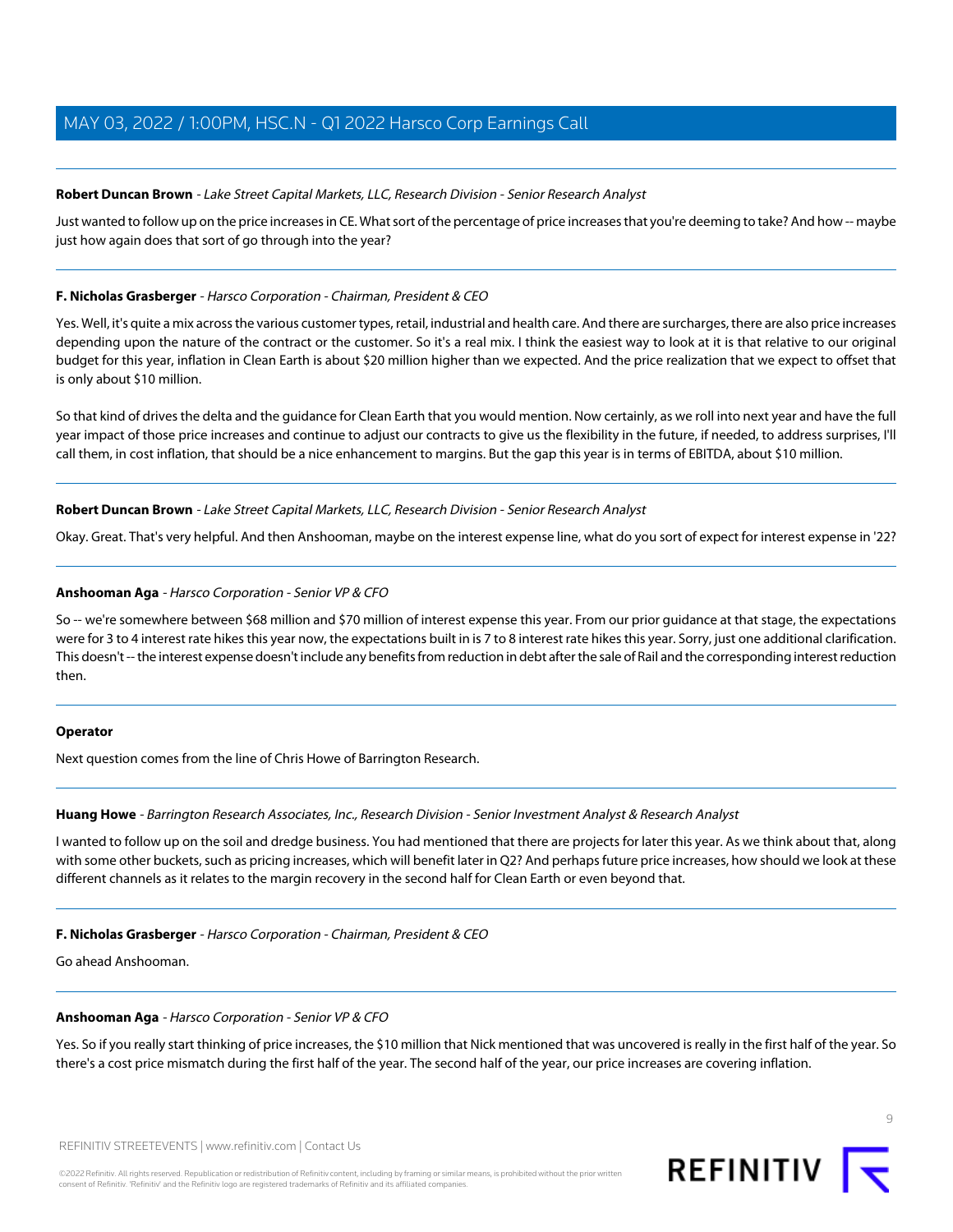And as Nick was mentioning, we put in place, has a lot of surcharges stop fees, which really is going to be tightening strength of diesel, which has been one of the big contributing factors for inflation for us. So our margins will recover from that.

The soil and dredged business is, from a guidance perspective, relatively flat to last year. That business has a very high contribution margin as incremental volume would come in. So if we were able to pull in some work into this year, there could be good margin upside, as Nick mentioned.

Now a lot of the projects, the pipeline is developing for later this year into 2023. So as you start thinking margins '23, '24 in we see a recovery in the soil dredged business, which really could be a couple of points of margin expansion into our long-term targets. And then on top of that, as you factor in our efficiency program through the digitalization effort through our logistics, improvements and continued growth in the business, that's how we get to our midterm margin targets of the 15%.

#### **Huang Howe** - Barrington Research Associates, Inc., Research Division - Senior Investment Analyst & Research Analyst

Got it. That's perfect. And no specific order here. If we go to the driver shortage in Clean Earth, you mentioned March was a little bit better for recruitment. Can you give a sense of the current magnitude of shortage versus where you hope to be?

#### **F. Nicholas Grasberger** - Harsco Corporation - Chairman, President & CEO

Yes. So we're probably about 60 to 70 drivers short and March was a good month for us in both the number of drivers we onboarded, but also we, in the first quarter, saw a reduction in the turnover so actual people leaving -- drivers leaving the business. So net positive on both ends for us. Additionally, as we've mentioned earlier, during the last quarter, we basically took into effect certain new procedures on onboarding to cut the time for onboarding of our drivers and getting them productive and about half, all of that is starting to help us.

#### **Huang Howe** - Barrington Research Associates, Inc., Research Division - Senior Investment Analyst & Research Analyst

Okay. And then my last question, just going back to these ongoing challenges of inflation, supply chain, labor, doesn't seem at this point, things are getting much better, but more of the duration is being extended. How are you factoring in future price increases to perhaps overcompensate for these challenges to not be on the short end?

# **F. Nicholas Grasberger** - Harsco Corporation - Chairman, President & CEO

Yes. Well, I think a lot of the work comes down to the structure of our contracts. Of course, this business had not experienced inflation of this magnitude in the past, certainly not as quickly as it developed.

And so the contracts were written at a time when accommodating that was not even a thought. So a lot of the work will be done through giving us the avenue to make appropriate adjustments for the contract going forward.

**Huang Howe** - Barrington Research Associates, Inc., Research Division - Senior Investment Analyst & Research Analyst

Okay. And then likewise, I would assume that these price increases somewhat stick with us for a while to account for the challenges that are occurring and have occurred?

#### **F. Nicholas Grasberger** - Harsco Corporation - Chairman, President & CEO

Yes. That's certainly what we're anticipating.

REFINITIV STREETEVENTS | [www.refinitiv.com](https://www.refinitiv.com/) | [Contact Us](https://www.refinitiv.com/en/contact-us)

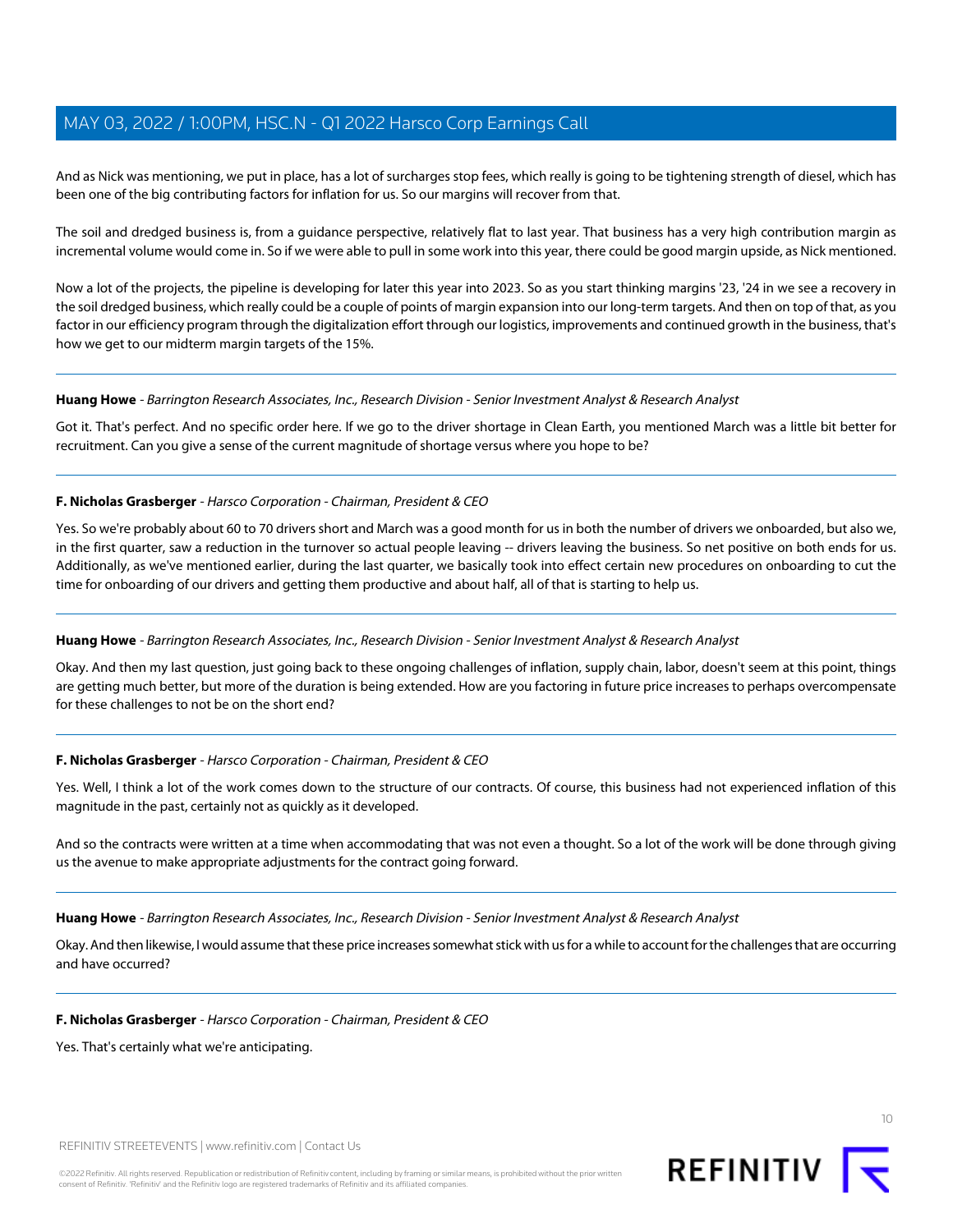# **Operator**

(Operator Instructions) Next question comes from the line of Zane Karimi of D.A. Davidson.

# <span id="page-10-0"></span>**Zane Adam Karimi** - D.A. Davidson & Co., Research Division - Research Associate

So first off, you're on Clean Earth, can you speak a little bit more to your previously announced 2024 Clean Earth expectations? And what has changed between initial announcements and today? And in particular, what changes, if any, need to be worked on to hit those targets?

# **F. Nicholas Grasberger** - Harsco Corporation - Chairman, President & CEO

Yes. I assume you're referring to the EBITDA margin targets of 15% that we've discussed.

# **Zane Adam Karimi** - D.A. Davidson & Co., Research Division - Research Associate

Yes and/or top line.

# **F. Nicholas Grasberger** - Harsco Corporation - Chairman, President & CEO

Yes, yes. Yes. So I think Anshooman mentioned a key component of that bridge to get from where we are today to the 15%, at least 2 points of that will be the soil and dredge business returning to pre-pandemic volume levels.

So that would be a few points I would expect, we do expect an incremental 1 to 2 points in margin from the leverage that we'll receive from incremental volume. And then I think on Anshooman also mentioned a lot of the IT initiatives that are underway, which will serve to both improve the customer experience, but also to help the back office operations become more effective likely leading to a reduction in G&A costs.

So those are the principal components of let's call it, that 5-point gap been normalized current margins, adjusting for inflation and the 15% target that we have.

# **Zane Adam Karimi** - D.A. Davidson & Co., Research Division - Research Associate

Okay. And maybe -- I know we've discussed a lot of the Clean Earth potential near-term headwinds, but I was hoping to talk a little bit about what you're seeing for as best you can, the 2023 and 2024 opportunities there?

# **F. Nicholas Grasberger** - Harsco Corporation - Chairman, President & CEO

Well, I think those opportunities are consistent with kind of the investment thesis that we stated when we bought the business. There are significant opportunities in areas like PFAS, there are opportunities with our front-end work that we're doing to improve the customer experience to take what has been kind of negative churn in large accounts to one that's positive.

And of course, the ongoing opportunity to expand permit capabilities at our federally permitted sites to process different kinds of waste. So -- there are many, many opportunities that are consistent with those that we mentioned when we bought the business a few years ago.

And we indicated that we think that the volume opportunity in this business on an annual basis is kind of mid-single digits, plus, of course, any benefits of price. So we still believe that's achievable.

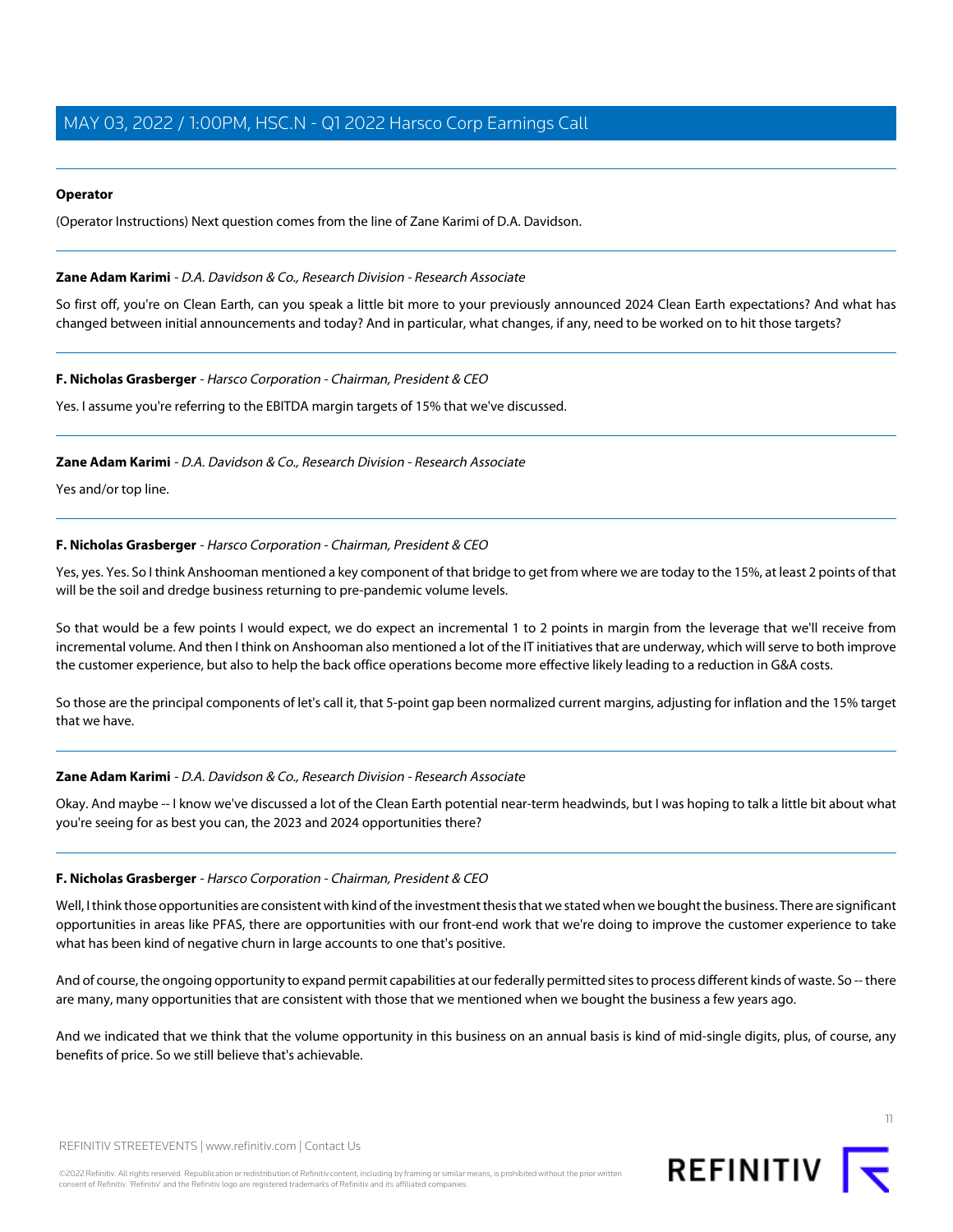## **Operator**

<span id="page-11-0"></span>Next question comes from the line of Jeff Hammond of KeyBanc.

## **Jeffrey David Hammond** - KeyBanc Capital Markets Inc., Research Division - MD & Equity Research Analyst

Sorry, if I jumped on a little late. I don't know if you gave EBITDA for the quarter for Rail even though it's disk ops or what it is trailing. I know you're talking about the \$40 million go forward.

#### **Anshooman Aga** - Harsco Corporation - Senior VP & CFO

We didn't give the EBITDA, but really the results were impacted by the \$35 million charge that I referenced during the call. But really going forward, as Nick mentioned during the call, we've seen a very strong recovery into Q1 and the early parts of Q2 in the Rail business.

The number of tampers we sold in the first 100 days. Our core product this year is more than we did all year last year. We've received another order this -- early in this quarter. Q2 that will help continue to show good growth in the base business of this Rail segment. And as a result, we feel pretty comfortable that as buyers are looking at this business, they should be looking at the near-term earnings potential, which is around the \$40 million mark.

#### **Jeffrey David Hammond** - KeyBanc Capital Markets Inc., Research Division - MD & Equity Research Analyst

Okay. Perfect. And then just on HE, can you just talk about kind of how -- if there's any moving pieces within the guide, it seems unchanged, but it seems like certainly nickel scrap should be kind of a tailwind. I don't know if there's offsetting headwinds?

#### **F. Nicholas Grasberger** - Harsco Corporation - Chairman, President & CEO

Yes, there are a number of moving parts, as you noted, in our ecoproducts group, some of the input costs to producing those products, the costs have increased. So we've recovering that in price as we speak, but there was a bit of a headwind in the quarter and probably some of the second quarter as well due to that, as you point out, some other commodity prices, which tend to benefit the business have remained a bit higher than we thought. But overall, the volume in the business is consistent with our original thoughts. Yes, we're quite comfortable with the original guidance that we provided for the full year.

#### **Jeffrey David Hammond** - KeyBanc Capital Markets Inc., Research Division - MD & Equity Research Analyst

Okay. Great. And then last one, just on -- I know when you bought ESOL, you were talking about I guess, restructuring some of the transfer facilities in the transportation business. And I'm just wondering kind of where you are in that evolution and kind of how you maybe think about it the same or differently given all this kind of driver shortage inflation, et cetera.

#### **F. Nicholas Grasberger** - Harsco Corporation - Chairman, President & CEO

Well, we've made a number of changes already to our route planning and so forth. So a lot of that has already been addressed, although as you can imagine, in this market, it certainly is prompting us to look a level deeper and to continue trying to find efficiencies in our route planning. So that's -- it's an ongoing initiative, I'd say, Jeff.

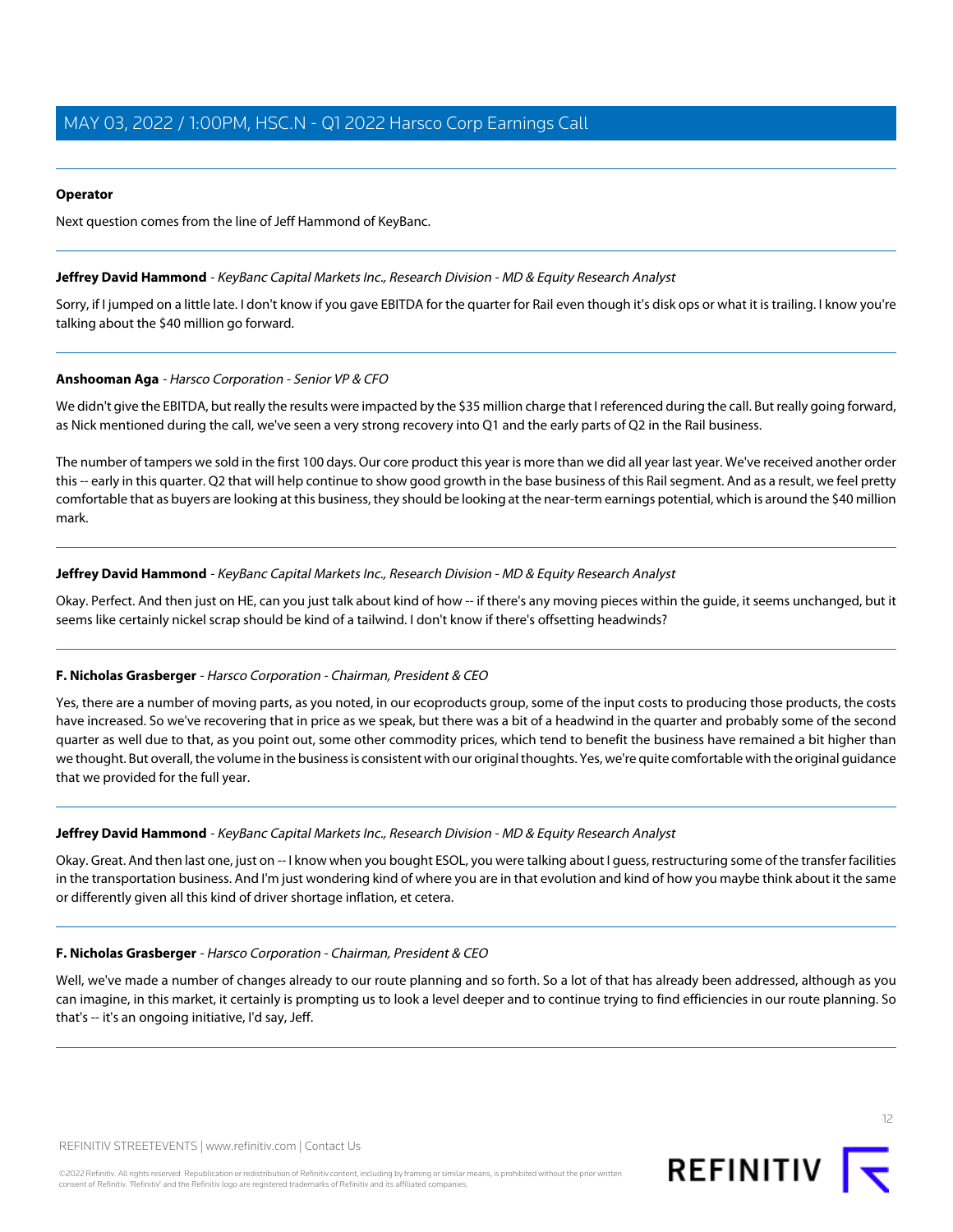# **Operator**

Next question comes from the line of Michael Hoffman of Stifel.

**Michael Edward Hoffman** - Stifel, Nicolaus & Company, Incorporated, Research Division - MD & Group Head of Diversified Industrials Research

I just wanted to get a point of clarity. So \$20 million of headwind, \$10 million offset in its contract structural limitations that are preventing you from doing that faster. So is that what I think I heard?

# **F. Nicholas Grasberger** - Harsco Corporation - Chairman, President & CEO

Yes. In effect, that's correct. And that, of course, is something we're addressing now if and when this sudden and severe inflationary environment, whatever recur. But yes, I think that's taken us a bit more time to work through the appropriate mechanisms to increase prices given the structure of the contracts.

Again, whether they be surcharges or price increases and temporary versus permanent and it's quite a mixed bag of contracts. So it has taken a bit of time to work through that. But quite pleased with the effort of our Clean Earth team to get where we are today and certainly have confidence that we'll be in a better position to mitigate this going forward.

**Michael Edward Hoffman** - Stifel, Nicolaus & Company, Incorporated, Research Division - MD & Group Head of Diversified Industrials Research

And I get -- and I appreciate that these businesses are all being run as one, but they're now underlying segment. So is this an industrial issue, a retail issue, a health care issue, which is it more of something and that's why there's some timing here?

# **F. Nicholas Grasberger** - Harsco Corporation - Chairman, President & CEO

Yes. It's more retail and industrial. It's not a health care issue. It's really not a legacy Clean Earth issue. It's more of an ESOL issue with respect to industrial and retail customers.

**Michael Edward Hoffman** - Stifel, Nicolaus & Company, Incorporated, Research Division - MD & Group Head of Diversified Industrials Research

All right. And then what are the plans to term out the debt? Is it something that's tied to you get Rail sold, you delever and then try and term out and get out from under some of this variable versus fixed issue?

# **Anshooman Aga** - Harsco Corporation - Senior VP & CFO

We -- currently, we're 50-50 from a variable versus fixed. And as we get the Rail proceeds, obviously, we'll be paying down some of the variable debt. So our percentage for the rest of this year goes a little bit higher towards fixed. At this stage, interest rates are up, so taking out the high yield and then replacing that probably isn't a strategy given the current interest rates, but we'll continue to monitor interest rates and look at mechanisms to further reduce our interest costs as we continue to delever and have a stronger balance sheet.

**Michael Edward Hoffman** - Stifel, Nicolaus & Company, Incorporated, Research Division - MD & Group Head of Diversified Industrials Research

Okay. And then lastly, Nick, I wanted to ask about the 15% margin. My recollection was Clean Earth legacy was very high margin because soils and dredge was such high incrementals. You saw it was virtually 0. But the combined was meant to be better than '15 because of the benefit of Clean Earth.